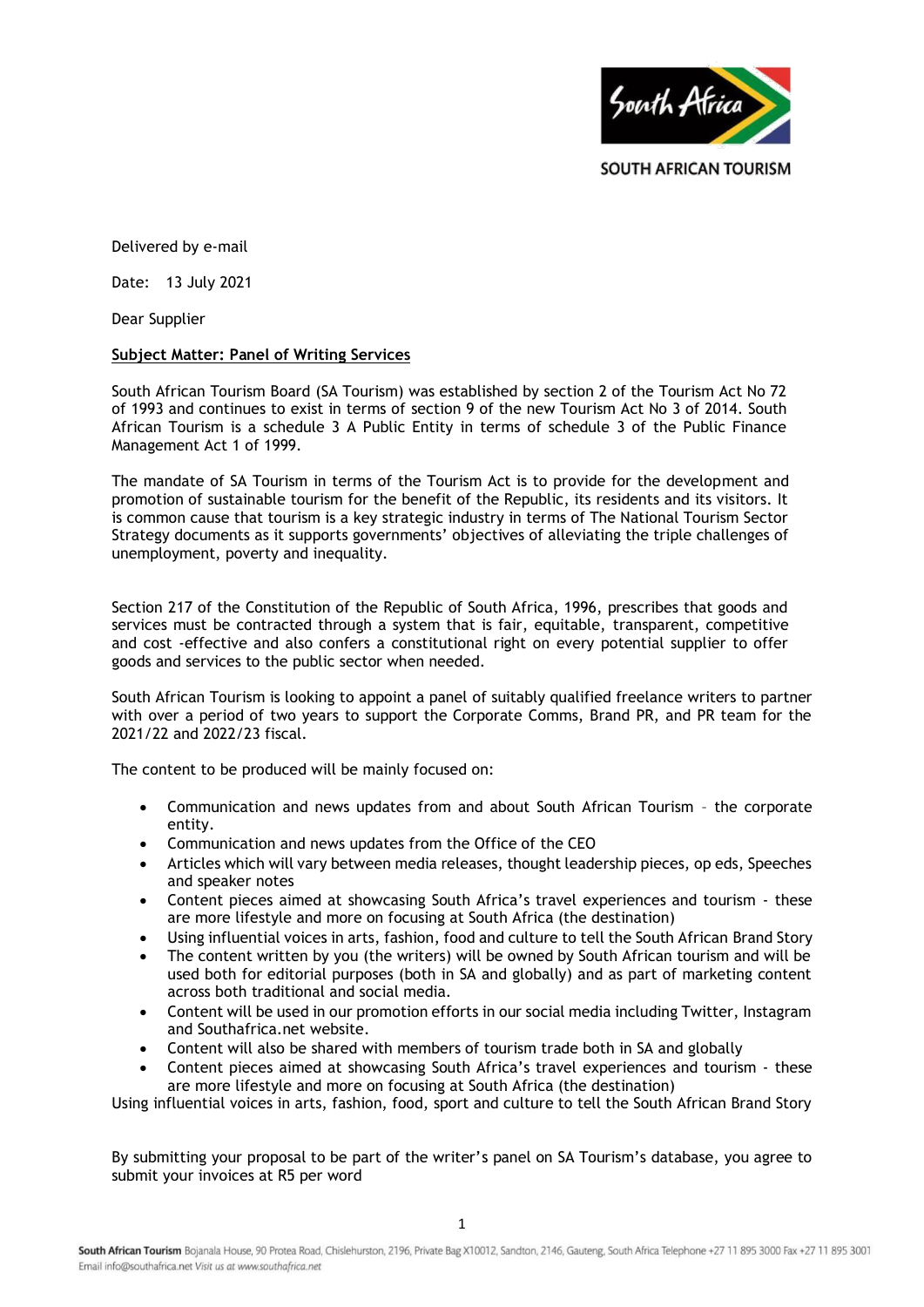# **Additional Details:**

- When necessary, the writer will be required to conduct Zoom interviews (no travel time) with the spokespeople. The recording of the Zoom interview will need to be shared as part of the final submission
- We require the writer to produce media facing content that captures the essence of the story based on the interview that will be conducted
- We require creative and proactive writers, who are passionate about South Africa, understand SA Tourism the entity and its business units
- We are looking for punctual writers who can always deliver timeously, self-starter and driven

# **Format of proposals**

Bidders must complete and return all the necessary standard bidding documents (SBD's) attached to this request for technical and financial proposals.

Bidders are advised that their proposals should be concise, written in plain English and simply presented in the same order as indicted below: -

- (a) Cover letter introducing your firm and credentials, capacity, capability and experience for this assignment;
- (b) National Treasury Centralized Supplier Database (CSD) registration summary report with a valid tax status;
- (c) Valid certified copy of B-BBEE certificate;
- (d) Bidders must have specific experience and submit at least three recent references (in a form of written proof(s) on their client's letterhead including relevant contact person(s), office telephone & fax number, website and email address) where similar work were undertaken.
- (e) Overview of the methodology your firm uses to facilitate the development of implementation plans;
- (f) Outline of the qualifications and related experience of the proposed candidate who will be assigned to the matter;
- (g) Financial proposal to deliver the assignment, i.e. your firm's daily rate for facilitation services, including any other cost SA Tourism should be aware off for the successful completion of the assignment;
- (h) Declaration of Interest SBD 4;
- (i) Preference Point Claim Form SBD 6.1;
- (j) Declaration of Bidder's Past Supply Chain Management Practices SBD 8; and
- (k) Independent Bid Determination SBD 9.

#### **Cost structure and project plan:**

Suppliers must submit the total price for the assignment based on the skills, resources and time allocated to the project. Suppliers should also propose innovation in their technical proposals to keep the cost to a minimum where SA Tourism will still benefit from the best possible qualitative outcome. SA Tourism reserves the right to request additional information or clarity on cost proposals prior to the evaluation thereof.

# **Evaluation Method:**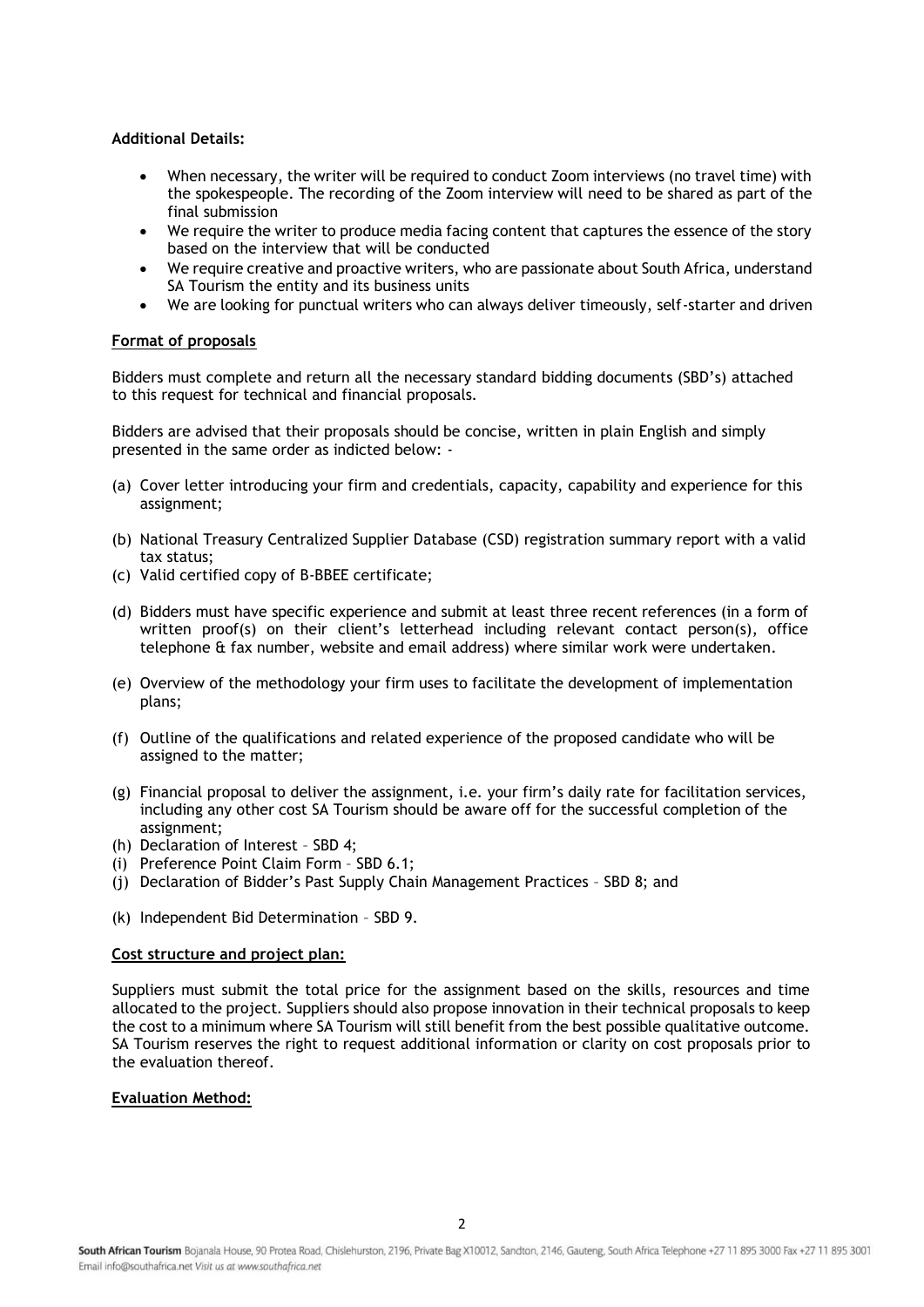The evaluation process of proposals will comprise of the following phases:

| Phase 1                                                                       | Phase 2                                                                                                                                                                        |
|-------------------------------------------------------------------------------|--------------------------------------------------------------------------------------------------------------------------------------------------------------------------------|
| <b>Pre-qualification</b>                                                      | <b>Technical Evaluation</b>                                                                                                                                                    |
| Criteria                                                                      | Criteria                                                                                                                                                                       |
| Bidders to submit all<br>documents as outlined under<br>Phase 1:SBDs and CSD. | Bidder(s) are required to achieve a<br>minimum threshold of 70% will be<br>part of the Panel. Phase 2:<br>Technical Evaluation Criteria =<br>Weighting out of 100 basis points |

# **Functionality:**

**"functionality"** means the measurement according to predetermined norms, as set out in the RFP documents, of a service or commodity that is designed to be practical and useful, working or operating, taking into account, among other factors, the quality, reliability and viability of a service and the technical capacity and ability of a supplier.

| <b>Evaluation criteria</b>                                                  | Weighting |
|-----------------------------------------------------------------------------|-----------|
| Bidders relevant experience to the assignment specifically demonstrating    |           |
| capacity pertaining to writing                                              |           |
|                                                                             | 15        |
| 3 years up to $5 = 3$                                                       |           |
| $+5$ years up to $7 = 4$                                                    |           |
| more than $7$ years = $5$                                                   |           |
| The bidder is required to provide three (3) contactable client references   |           |
| where its services can be verified. References should be presented in a     |           |
| form of a written letter on an official letterhead from clients where       | 15        |
| similar services have been provided and should not be older than seven      |           |
| $(3)$ years.                                                                |           |
| <b>Quality of Work</b>                                                      |           |
| Examples of similar types of work that are in line with our target audience | 55        |
| (from the candidate who will be assigned to this matter)                    |           |
| Recognized Journalism, PR, Communication Qualification                      | 15        |
| Total weight                                                                | 100       |

| Evaluation matrix determining value of weights based on |      |         |      |           |
|---------------------------------------------------------|------|---------|------|-----------|
| Very poor                                               | Poor | Average | Good | Excellent |
|                                                         |      |         |      |           |

Proposals will be evaluated strictly according to the evaluation criteria stipulated in this section

• Suppliers must submit supportive documentation for all functional requirements. The official responsible for scoring the respective proposals will evaluate and score all proposals based on submissions and the information provided.

• The score for functionality will be calculated in terms of the 1 - 5 rating scale as shown in the functionality criteria matrix above

• The value scored for each criterion will be multiplied with the specified weighting for the relevant criterion to obtain the marks scored for each criterion. These scores will be added and expressed as a fraction of the best possible score for all criteria.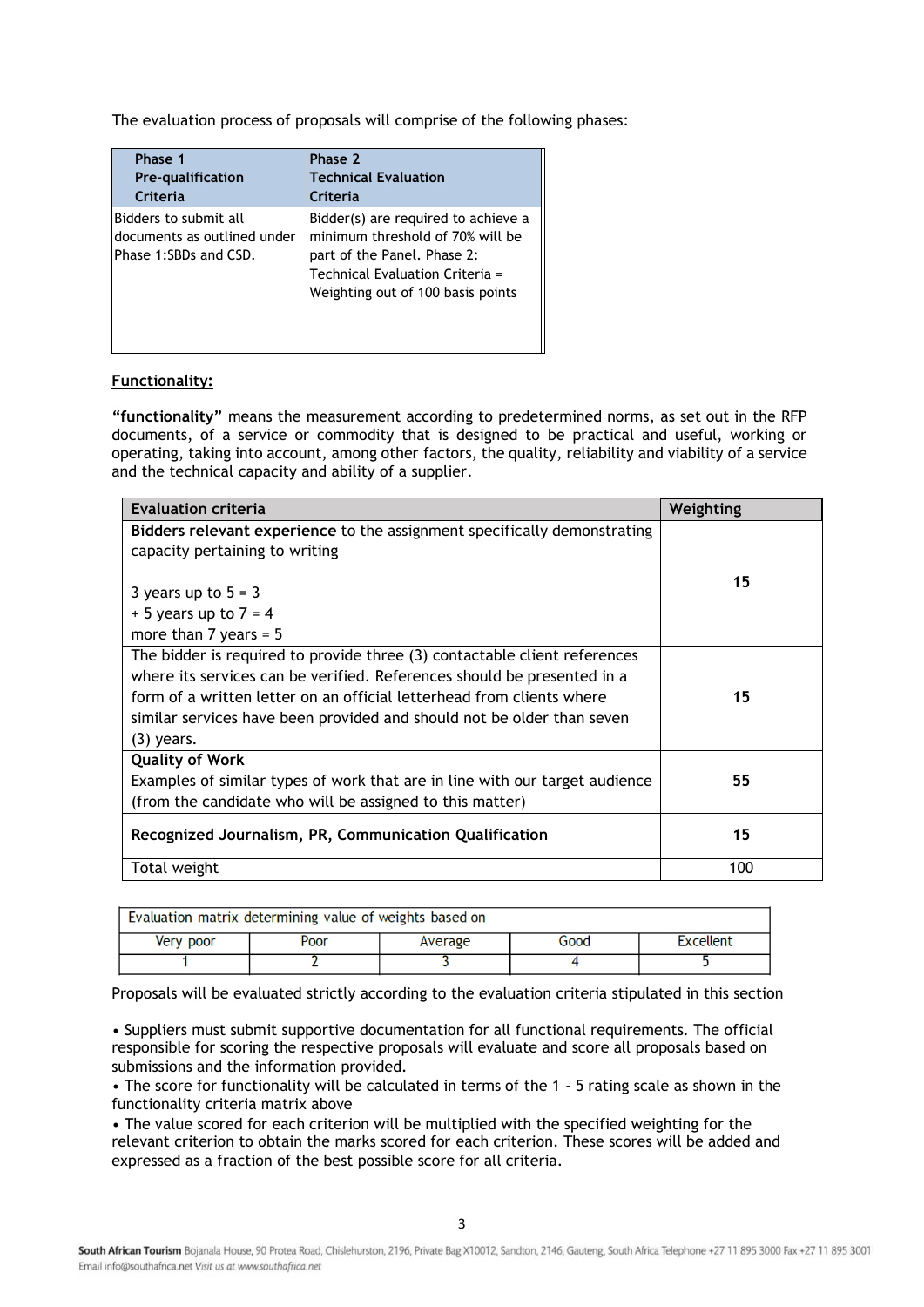**Important notice:** A minimum threshold of 70% has been set for suppliers to achieve for FUNCTIONALITY during the evaluation process of Phase 1. Any supplier who does not achieve at least 350 points or more (>70%) will be eliminated and will not qualify for been part of Panel of Writers.

# **Awarding of Points for Price and Broad-Based Black Economic Empowerment (This will take place after contracting depending on the complex of the Brief)**

The suppliers that have successfully progressed through to Phase 2 (suppliers who meets the minimum threshold for functionality of 70%) will be evaluated in accordance with the 80/20 preference point system contemplated in the Preferential Procurement Policy Framework Act, 2000 and the Preferential Procurement Regulations of 2017.

80 points will be awarded for price while 20 points will be allocated for preference points for BBBEE as prescribed in the regulations.

Points for B-BBEE level of contribution will be awarded in accordance with the below table: -

| <b>B-BBEE Status Level of Contributor</b> | <b>Number of Points</b> |
|-------------------------------------------|-------------------------|
|                                           | 20                      |
| 2                                         | 18                      |
| ٦                                         | 14                      |
| 4                                         | 12                      |
| 5                                         | 8                       |
| 6                                         | 6                       |
|                                           | 4                       |
| 8                                         | 2                       |
| Non-compliant contributor                 |                         |

#### **Adjudication and Final Award of project**

Bidders who scored minimum threshold of 70% will be part of the Panel.

#### **National Treasury Centralized Supplier Registration and B-BBEE Certificates**

All submissions must include a copy of successful registration on National Treasury's Centralized Supplier Database (CSD) with a valid tax clearance status and an original or certified copy of a B-BBEE verification certificate (if you have been assessed).

Proposals which does not include these documents will not be considered.

#### **Deadline for submission**

All proposals must be e-mailed, in PDF format, to sizakele@southafrica.net no later than 12h00PM on Monday the  $26<sup>th</sup>$  of July 2021 and should remain valid for at least 3 months after the closing date.

#### **Confidentiality**

The request for a technical and cost proposal and all related information shall be held in strict confidence by suppliers and usage of such information shall be limited to the preparation of the bid. All suppliers are bound by a confidentially agreement preventing the unauthorized disclosure of any information regarding SA Tourism or of its activities to any other organization or individual.